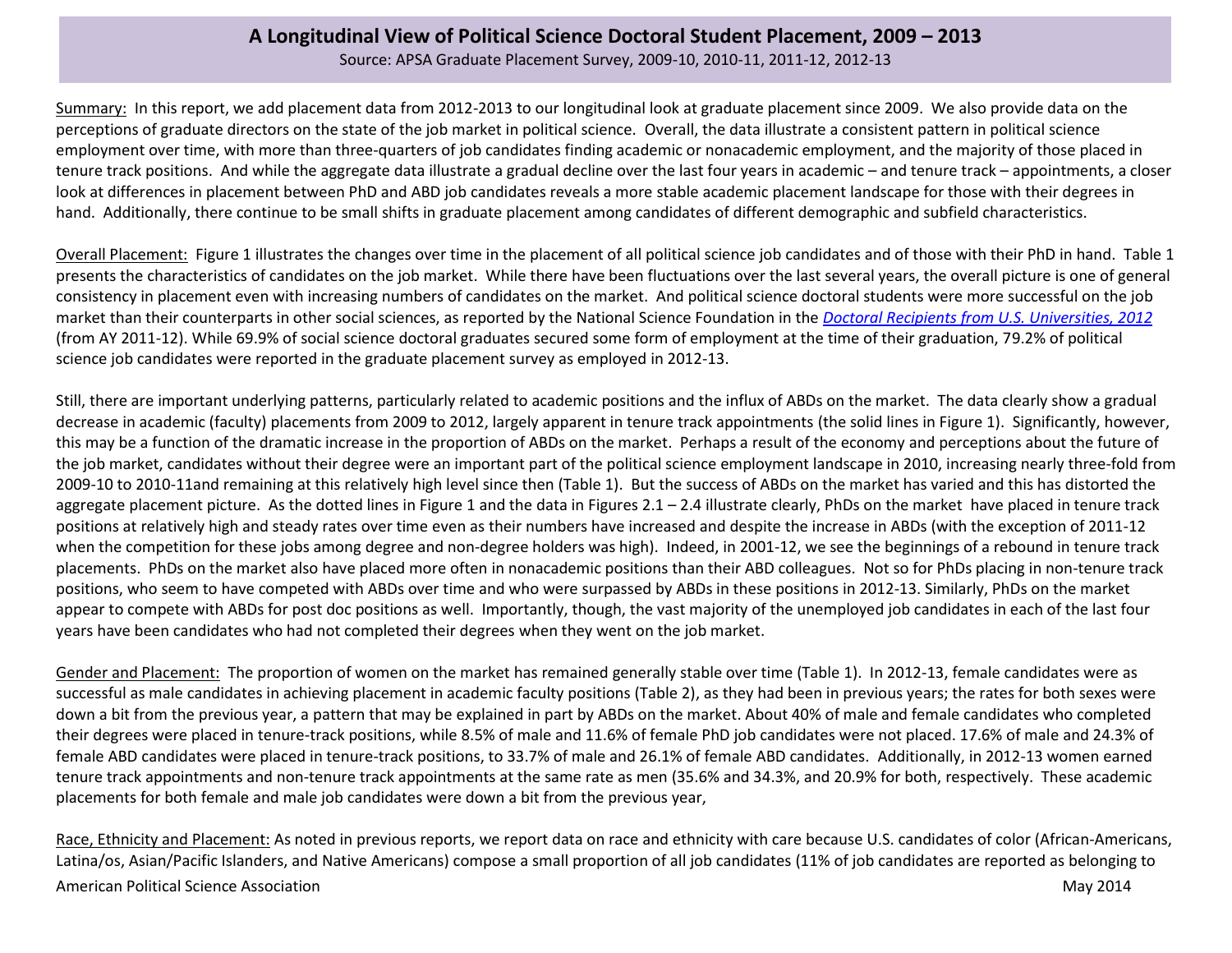Source: APSA Graduate Placement Survey, 2009-10, 2010-11, 2011-12, 2012-13

one or more of these groups) (Table 1). Still, the data indicate that more than a majority of most racial and ethnic minorities on the market in 2012-13 earned academic faculty appointments (Table 2), and African-Americans more than Caucasians. Additionally, African-American candidates were most likely to be placed in tenure-track positions (with Latina/os second in these appointments), while Asian-American tenure-track appointments were most likely in PhD-granting programs (Table 3).

Women of Color and Placement: In 2012-13, women of color were 9.9% of all candidates on the market (108/1101), 25.7% of all female candidates on the market, and 88.5% of all candidates of color. Overall, women of color were not placed as well as the general female population, with 28.8% hired into tenure track faculty positions. Compared to the general population of female candidates, women of color were less likely earn academic faculty appointments (43.8% compared to 56.5%) and more likely to be placed in non-academic positions (18.1% compared to 11.6%) or not placed at all (23.7% 15.4%).

International Candidates and Placement: International candidates made up approximately 30.7% of all job candidates, second only to Caucasians on the job market (Table 1). In 2012-13, international students returned to their 2009-10 prominence in post doc positions, nearly tripling their placement to 23% from the previous year and accounting for nearly half (48.1%) of all post-doc placements (Table 2). Nearly a majority (48%) of international candidates earned academic faculty appointments; of those who placed in tenure track positions, nearly two thirds (65%) were at PhD-granting programs (Table 3). Still, international candidates experienced the highest rate of unemployment (not counting the two American Indian/Alaska Native candidates who were not placed). Fifty-three countries were represented on the job market, with Canada (9.3%), South Korea (8.8%), Turkey (8%), and China (7.1%) leading the field.

Field of Study and Placement: Looking first at the three largest fields, we continue to see a steady increase in the proportion of American politics candidates on the market over time, while the data show the opposite trend in comparative politics candidates (Table 1). The majority of candidates in all three fields found academic faculty jobs, although comparative politics candidates did less well than their American and international politics colleagues. Despite placing more often in tenure track positions, American politics candidates continued to decline in their overall faculty placements and fared least well among the three major fields in tenure track appointments to PhD-granting programs (Tables 2 and 3).

Political philosophy is consistently the next largest field in terms of the proportion of the job market (Table 1); the proportion of these candidates earning faculty positions has declined by about 10% in the last year (and steadily over the last few years), and the data indicate an almost equal increase in post doc positions in 2012-13 (Table 2). Among those who placed in tenure track positions, half were hired by PhD programs (Table 3).

Among the other notable findings is the high faculty placement – and as tenure track in PhD programs – among public administration candidates, and relatively high unemployment for public policy candidates.

Time in Program: Graduate directors were asked to provide program start dates for job candidates in 2010-11, 2011-12, and 2012-13. For job candidates in 2012-13, the average time in program for *all* job candidates was 6 years, a full year less than reported in the previous two years. Male candidates finished one year earlier than this average (5 years); the majority of their female colleagues finished in 6 years.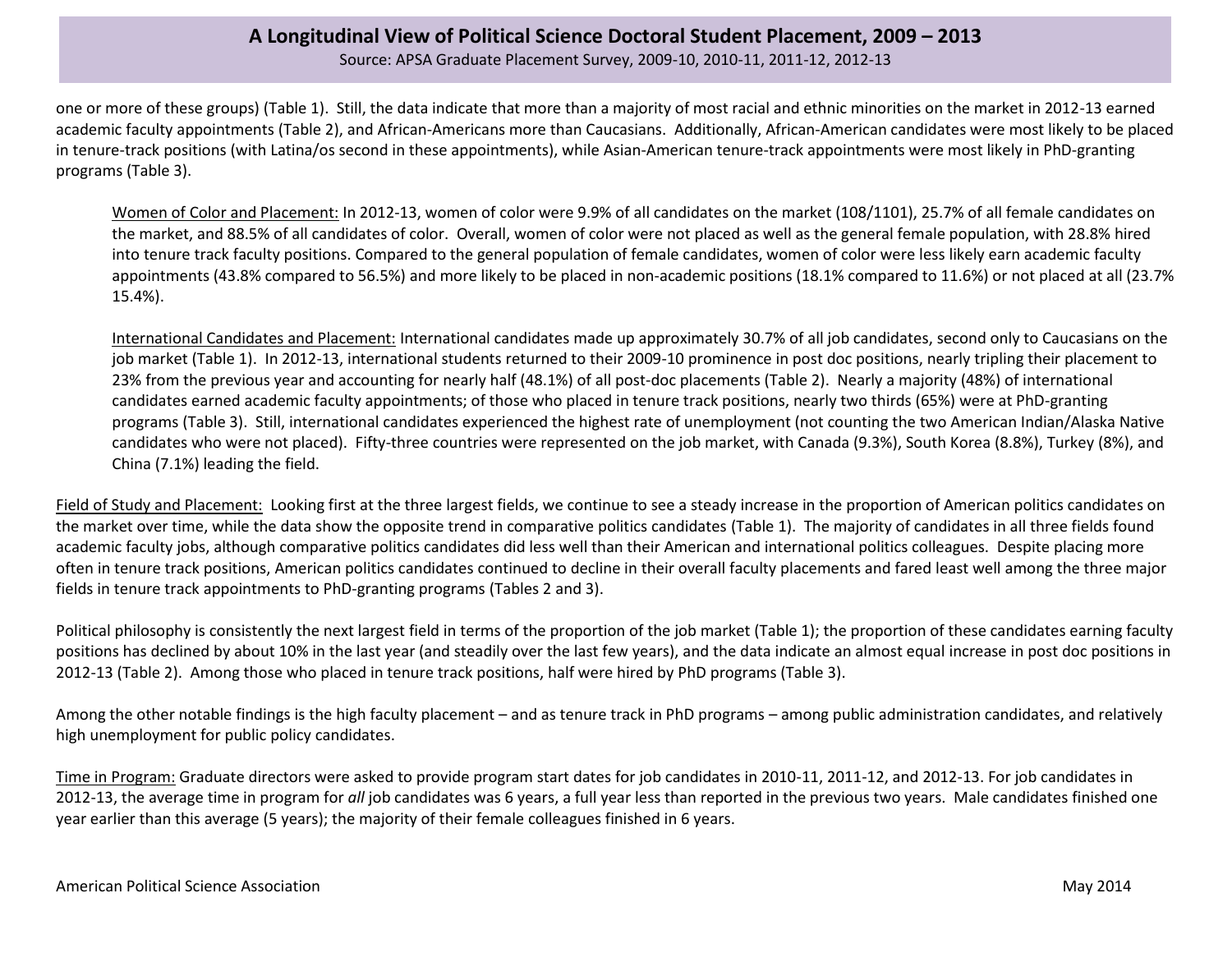Source: APSA Graduate Placement Survey, 2009-10, 2010-11, 2011-12, 2012-13

Job Market Perceptions: Graduate directors were asked about their perceptions of the current and future job market. Reflecting on the past year, about onethird of graduate directors said they believed the job market experienced "some improvement" in 2012-13 (Table 4.1). Nearly a quarter perceived only a "small improvement," and a few more said there had been no improvement in the market in the last year. Looking forward, 29% expected some improvement in 2013- 14, and another 29% thought there would be only small improvements (Table 4.2). Directors at public universities were more likely to have a favorable view of the current job market, and those at private universities were more likely to be positive about the future.

#### \*\*\*\*\*\*\*\*\*\*\*\*\*\*\*\*\*\*\*\*\*\*\*\*\*\*\*\*\*\*\*\*\*\*\*\*\*\*\*\*\*\*\*\*\*\*

About the Data: These data come from the 2012-13 APSA Graduate Placement Survey. Directors of Graduate Studies provide individual level information about doctoral students in their programs if they (1) competed seriously for academic or non-academic jobs during the academic year, whether or not they were placed; (2) sought their first placement in the academic year, in either academic or non-academic positions; and/or (3) were repeat candidates on the market because they had *not* placed in previous years. In 2012-13, 80 programs (61%) reported 651 students. These data are weighted by department faculty size, yielding the results reported in Table 1. As a result of weighting, totals in other tables may not equal those in Table 1.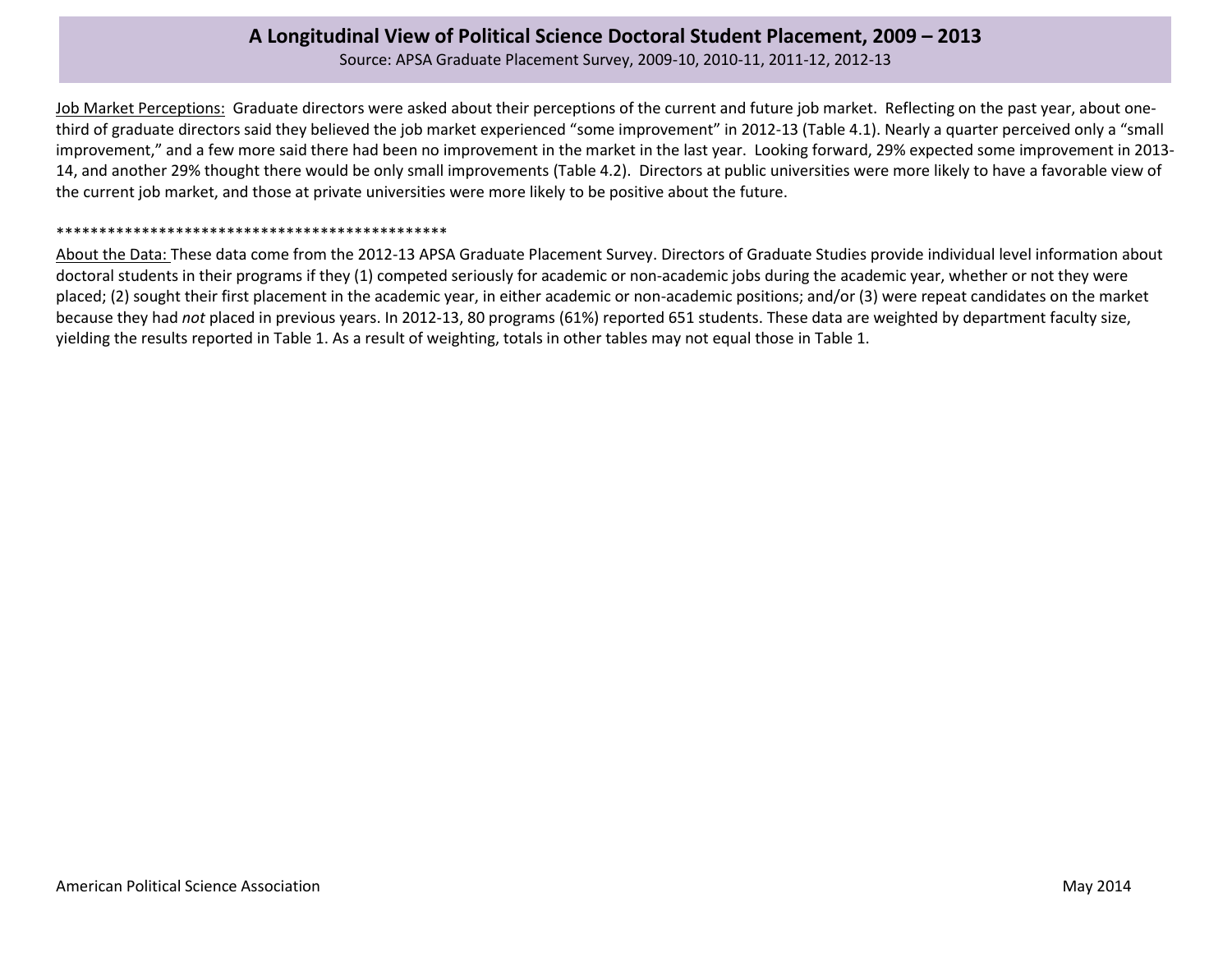Source: APSA Graduate Placement Survey, 2009-10, 2010-11, 2011-12, 2012-13

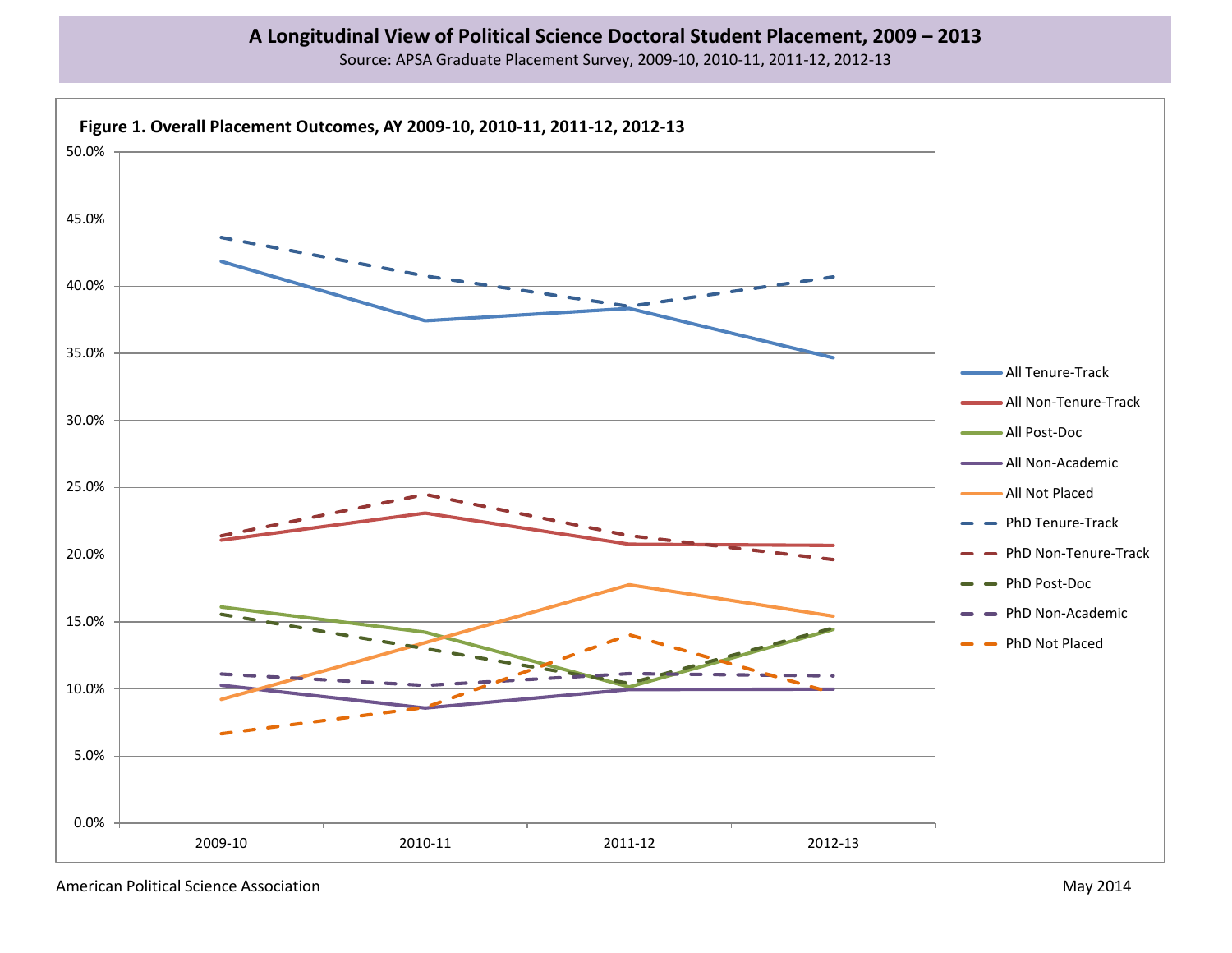Source: APSA Graduate Placement Survey, 2009-10, 2010-11, 2011-12, 2012-13

## **Table 1: Characteristics of Job Market Candidates, 2009-10, 2010-11, 2011-12, 2012-13**

|                               | 2009-10<br>$(n = 944)$   |                           | 2010-11<br>$(n = 1025)$ |                           | 2011-12<br>$(n = 1023)$  |                           | 2012-13<br>$(n = 1101)$ |                |
|-------------------------------|--------------------------|---------------------------|-------------------------|---------------------------|--------------------------|---------------------------|-------------------------|----------------|
|                               | $\mathbf n$              | $\frac{0}{0}$             | $\mathbf n$             | $\frac{0}{0}$             | $\mathbf n$              | $\frac{0}{0}$             | $\mathbf n$             | $\frac{0}{0}$  |
| Gender                        |                          |                           |                         |                           |                          |                           |                         |                |
| Female                        | 374                      | 39.6                      | 441                     | 43.4                      | 388                      | 37.9                      | 421                     | 38.2           |
| <b>Male</b>                   | 570                      | 60.4                      | 580                     | 56.6                      | 636                      | 62.1                      | 670                     | 60.9           |
| <b>Not Reported</b>           | $\overline{\phantom{a}}$ | $\overline{\phantom{a}}$  | 5                       | 0.5                       | $\overline{\phantom{a}}$ | $\overline{\phantom{a}}$  | 10                      | 0.9            |
| Race/Ethnicity                |                          |                           |                         |                           |                          |                           |                         |                |
| <b>African American</b>       | 30                       | 3.2                       | 38                      | 3.7                       | 23                       | 2.2                       | 36                      | 3.3            |
| Am. Indian/AK Native          | $\overline{a}$           | $\sim$ $\sim$             | $\mathbf{1}$            | 0.1                       | $\sim$                   | $\sim$                    | $\overline{2}$          | 0.1            |
| Asian/Pacific Islander        | 27                       | 2.8                       | 23                      | 2.1                       | 39                       | 3.8                       | 53                      | 4.8            |
| <b>Caucasian</b>              | 538                      | 57.0                      | 568                     | 55.4                      | 581                      | 56.8                      | 612                     | 55.6           |
| Latino/a                      | 26                       | 2.8                       | 24                      | 2.3                       | 11                       | 1.1                       | 25                      | 2.3            |
| <b>International</b>          | 279                      | 29.6                      | 310                     | 30.2                      | 358                      | 35.0                      | 338                     | 30.7           |
| <b>Two or More Races</b>      | $\overline{\phantom{a}}$ | $\overline{\phantom{a}}$  | 2                       | 0.2                       | $\overline{7}$           | 0.7                       | $\boldsymbol{6}$        | 0.6            |
| <b>Other</b>                  | 3                        | 0.3                       | ц.                      | $\mathbb{H}^{\mathbb{Z}}$ | $\mathbb{L} \mathbb{L}$  | $\mathbb{L}^{\mathbb{L}}$ | ш.                      | $\mathbb{L}^2$ |
| <b>Not Reported</b>           | 41                       | 4.3                       | 59                      | 5.7                       | 5                        | 0.4                       | 29                      | 2.7            |
| Major Field                   |                          |                           |                         |                           |                          |                           |                         |                |
| <b>American Politics</b>      | 178                      | 18.8                      | 214                     | 20.9                      | 210                      | 20.5                      | 257                     | 23.3           |
| <b>Comparative Politics</b>   | 290                      | 30.7                      | 341                     | 33.3                      | 276                      | 26.9                      | 275                     | 25.0           |
| <b>International Politics</b> | 219                      | 23.2                      | 225                     | 21.9                      | 281                      | 27.5                      | 296                     | 26.9           |
| <b>Methods</b>                | 16                       | 1.7                       | $\overline{4}$          | 0.4                       | 9                        | 0.9                       | 12                      | 1.1            |
| <b>Political Philosophy</b>   | 141                      | 15.0                      | 113                     | 11.0                      | 130                      | 12.7                      | 164                     | 14.9           |
| <b>Public Administration</b>  | 18                       | 1.9                       | 26                      | 2.5                       | 46                       | 4.5                       | 17                      | 1.6            |
| <b>Public Law</b>             | $7\overline{ }$          | 0.7                       | 27                      | 2.6                       | 24                       | 2.3                       | 8                       | 0.7            |
| <b>Public Policy</b>          | 30                       | 3.1                       | 30                      | 2.9                       | 19                       | 1.8                       | 32                      | 2.9            |
| <b>Other</b>                  | 24                       | 2.5                       | 30                      | 2.9                       | 22                       | 2.1                       | 22                      | 2.0            |
| <b>Not Reported</b>           | 24                       | 2.5                       | 34                      | 3.3                       | 2                        | 0.8                       | 18                      | 1.6            |
| <b>Degree Earned</b>          |                          |                           |                         |                           |                          |                           |                         |                |
| <b>ABD</b>                    | 89                       | 9.4                       | 267                     | 26.0                      | 319                      | 31.2                      | 303                     | 27.5           |
| Ph.D.                         | 855                      | 90.6                      | 730                     | 71.2                      | 690                      | 67.4                      | 785                     | 71.3           |
| <b>Not Reported</b>           | $\overline{a}$           | $\mathbb{L}^{\mathbb{L}}$ | 28                      | 2.8                       | 12                       | 1.4                       | 13                      | 1.2            |
| <b>Repeat Candidate</b>       |                          |                           |                         |                           |                          |                           |                         |                |
| <b>No</b>                     | 606                      | 64.1                      | 744                     | 72.6                      | 669                      | 65.3                      | 750                     | 68.1           |
| <b>Yes</b>                    | 270                      | 28.6                      | 225                     | 22.0                      | 237                      | 23.2                      | 294                     | 26.7           |
| <b>Not Reported</b>           | 68                       | 7.2                       | 56                      | 5.4                       | 93                       | 9.1                       | 57                      | 5.2            |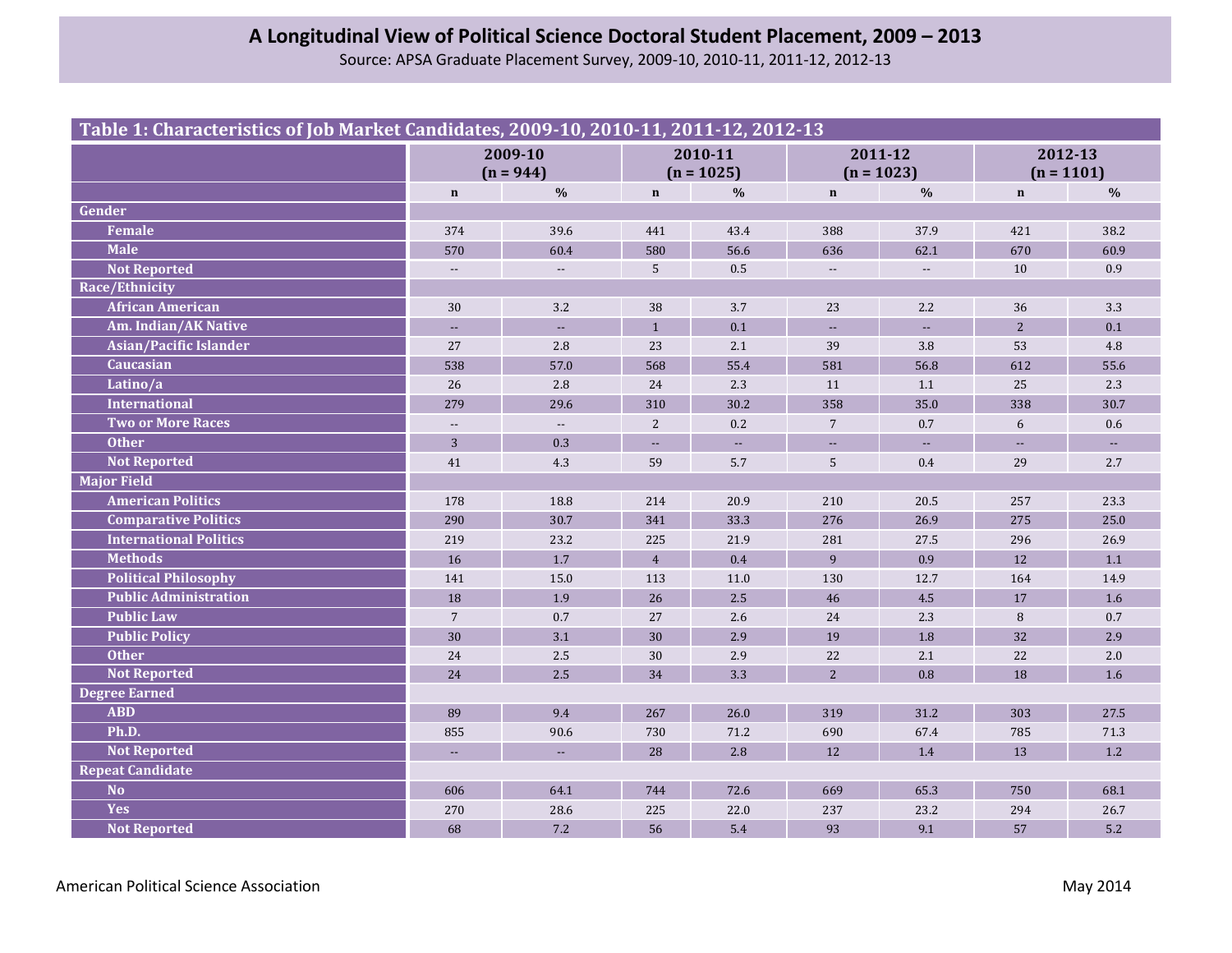

**Figure 2.1. All Placements by Degree Status, 2009-10**

**Figure 2.3. All Placements by Degree Status, 2011-12**





**Figure 2.2. All Placements by Degree Status, 2010-11**

**Figure 2.4. All Placements by Degree Status, 2012-13**



American Political Science Association **May 2014** Nav 2014 Note: Excluded from these figures are placement outcomes not reported by departments. As a result, percentages may not add to 100.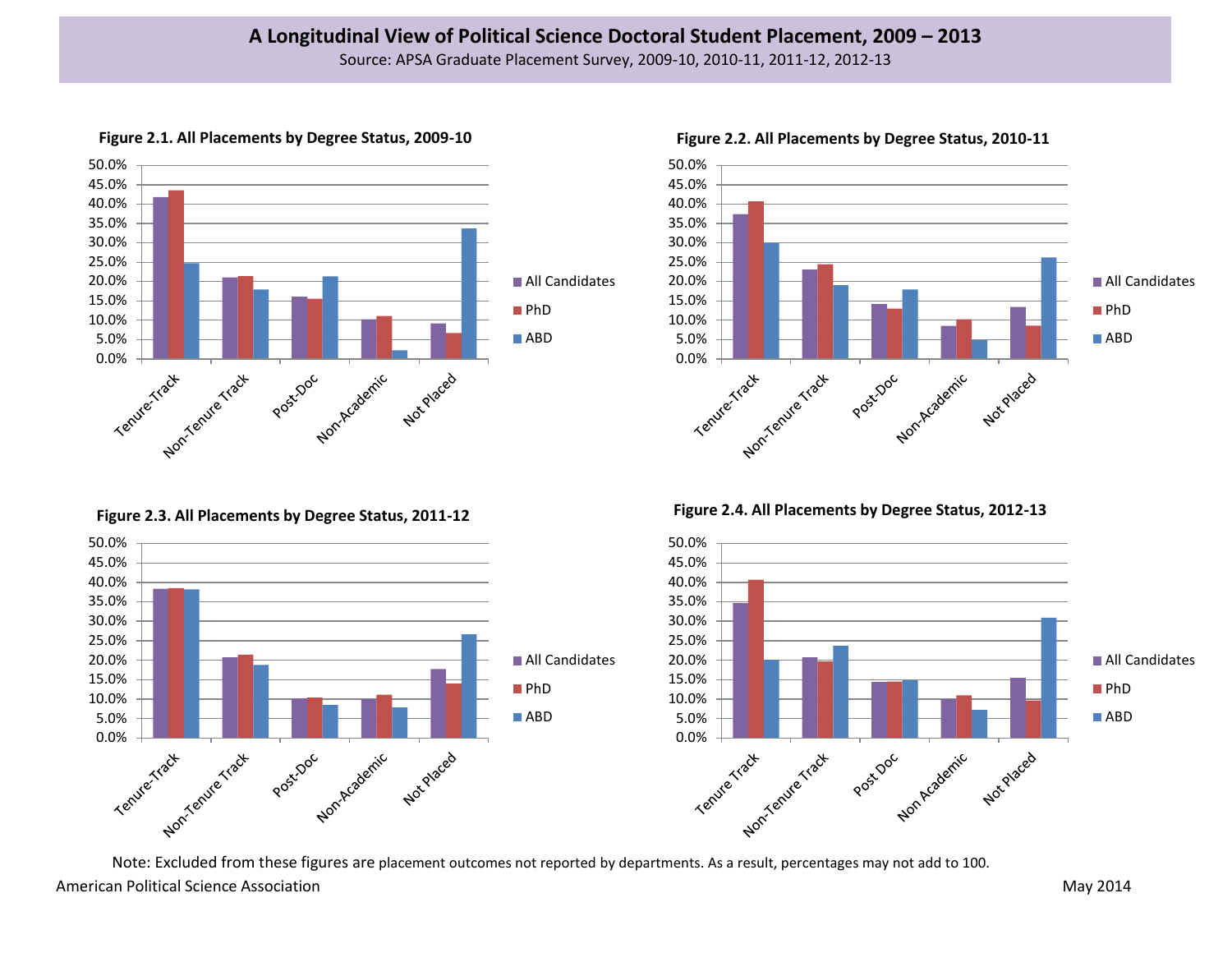| Table 2. Overall Placement by Gender, Race & Ethnicity, and Major Field, 2012-13 |                |               |                  |               |                  |               |                  |               |
|----------------------------------------------------------------------------------|----------------|---------------|------------------|---------------|------------------|---------------|------------------|---------------|
|                                                                                  | Academic       |               | Post Doc         |               | Non-Academic     |               | Not Placed       |               |
|                                                                                  | n              | $\frac{0}{0}$ | $\mathbf n$      | $\frac{0}{0}$ | $\mathbf n$      | $\frac{0}{0}$ | $\mathbf n$      | $\frac{0}{0}$ |
| Gender                                                                           |                |               |                  |               |                  |               |                  |               |
| <b>Female</b>                                                                    | 238            | 56.5%         | 56               | 13.3%         | 49               | 11.6%         | 65               | 15.4%         |
| <b>Male</b>                                                                      | 370            | 55.1%         | 104              | 15.5%         | 60               | 8.9%          | 104              | 15.5%         |
| <b>Not Reported</b>                                                              | $\overline{2}$ | 20.0%         | $\mathbf{0}$     | 0.0%          | $\boldsymbol{0}$ | $0.0\%$       | $\mathbf{0}$     | $0.0\%$       |
| Race/Ethnicity                                                                   |                |               |                  |               |                  |               |                  |               |
| <b>African-American/Black</b>                                                    | 23             | 63.9%         | $\overline{2}$   | 5.6%          | $\overline{7}$   | 19.4%         | 3                | 8.3%          |
| American Indian/Alaska Native                                                    | $\overline{0}$ | $0.0\%$       | $\boldsymbol{0}$ | $0.0\%$       | $\overline{0}$   | $0.0\%$       | $\overline{2}$   | 100.0%        |
| <b>Asian/Pacific Islander</b>                                                    | 28             | 52.8%         | 6                | 11.3%         | 9                | 17.0%         | 10               | 18.9%         |
| Caucasian/White                                                                  | 363            | 59.4%         | 69               | 11.3%         | 69               | 11.3%         | 87               | 14.2%         |
| <b>International</b>                                                             | 163            | 48.2%         | 77               | 22.8%         | 16               | 4.7%          | 66               | 19.5%         |
| Latino/a (any race)                                                              | 13             | 50.0%         | 5                | 19.2%         | $\overline{4}$   | 15.4%         | 2                | 7.7%          |
| <b>Two or More Races</b>                                                         | 6              | 100.0%        | $\boldsymbol{0}$ | $0.0\%$       | $\boldsymbol{0}$ | $0.0\%$       | $\mathbf{0}$     | $0.0\%$       |
| <b>Not Reported</b>                                                              | 13             | 43.3%         | $\overline{2}$   | 6.7%          | 3                | 10.0%         | $\boldsymbol{0}$ | 0.0%          |
| <b>Major Field</b>                                                               |                |               |                  |               |                  |               |                  |               |
| <b>American Politics</b>                                                         | 156            | 60.9%         | 25               | 9.8%          | 36               | 14.1%         | 36               | 14.1%         |
| <b>Comparative Politics</b>                                                      | 153            | 55.6%         | 48               | 17.5%         | 19               | 6.9%          | 38               | 13.8%         |
| <b>International Politics</b>                                                    | 180            | 60.8%         | 30               | 10.1%         | 23               | 7.8%          | 52               | 17.6%         |
| <b>Methods</b>                                                                   | 6              | 50.0%         | 3                | 25.0%         | 3                | 25.0%         | $\mathbf{0}$     | $0.0\%$       |
| <b>Political Philosophy</b>                                                      | 64             | 39.0%         | 49               | 29.9%         | 14               | 8.5%          | 32               | 19.5%         |
| <b>Public Administration</b>                                                     | 16             | 88.9%         | $\boldsymbol{0}$ | $0.0\%$       | $\overline{c}$   | 11.1%         | $\boldsymbol{0}$ | $0.0\%$       |
| <b>Public Law</b>                                                                | 6              | 75.0%         | $\mathbf{0}$     | $0.0\%$       | $\overline{2}$   | 25.0%         | $\overline{0}$   | $0.0\%$       |
| <b>Public Policy</b>                                                             | 16             | 48.5%         | 2                | 6.1%          | 5                | 15.2%         | $7\overline{ }$  | 21.2%         |
| <b>Other</b>                                                                     | $\overline{7}$ | 30.4%         | 3                | 13.0%         | 5                | 21.7%         | 5                | 21.7%         |
| <b>Not Reported</b>                                                              | 5              | 26.3%         | $\boldsymbol{0}$ | $0.0\%$       | $\overline{2}$   | 10.5%         | $\mathbf{0}$     | $0.0\%$       |

Note: Excluded from this table are placement outcomes not reported by departments. As a result, percentages may not add to 100.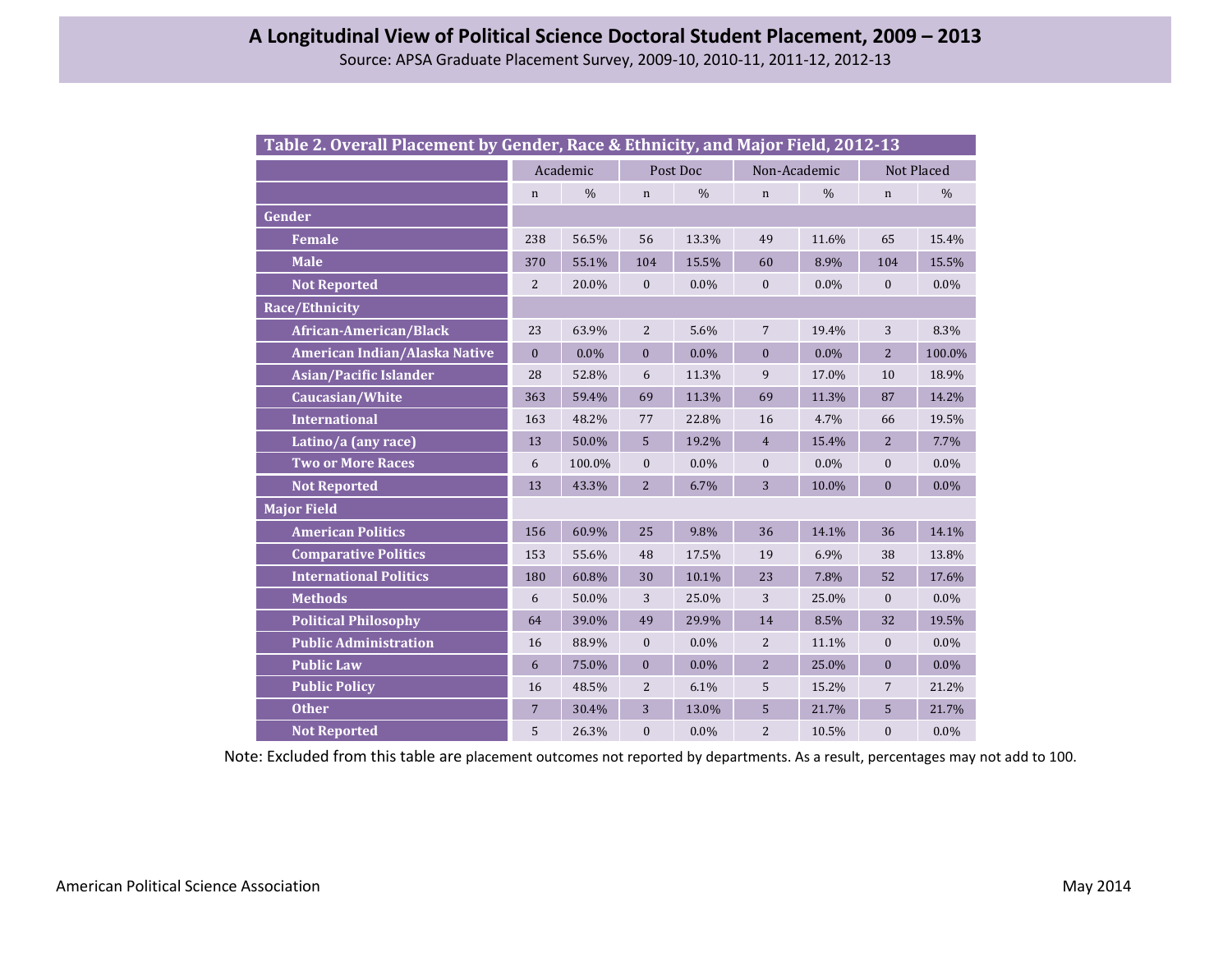| Table 3. Department Type for Tenure-Track Appointments by Gender, Race & Ethnicity, and Major Field, 2012-13 |                |               |                |               |                  |               |  |
|--------------------------------------------------------------------------------------------------------------|----------------|---------------|----------------|---------------|------------------|---------------|--|
|                                                                                                              | PhD            |               | MA             |               | <b>BA</b>        |               |  |
|                                                                                                              | $\mathbf n$    | $\frac{0}{0}$ | $\mathbf n$    | $\frac{0}{0}$ | $\mathbf n$      | $\frac{0}{0}$ |  |
| Gender                                                                                                       |                |               |                |               |                  |               |  |
| <b>Female</b>                                                                                                | 74             | 49.3%         | 33             | 22.0%         | 40               | 26.7%         |  |
| <b>Male</b>                                                                                                  | 139            | 60.7%         | 41             | 17.9%         | 31               | 13.5%         |  |
| Race/Ethnicity                                                                                               |                |               |                |               |                  |               |  |
| African-American/Black                                                                                       | $\overline{3}$ | 21.4%         | 8              | 57.1%         | 3                | 21.4%         |  |
| <b>Asian/Pacific Islander</b>                                                                                | 14             | 77.8%         | $\mathbf{0}$   | $0.0\%$       | $\overline{4}$   | 22.2%         |  |
| Caucasian/White                                                                                              | 121            | 53.3%         | 44             | 19.4%         | 49               | 21.6%         |  |
| <b>International</b>                                                                                         | 65             | 64.9%         | 21             | 20.7%         | 8                | 8.3%          |  |
| Latino/a (any race)                                                                                          | 3              | 27.3%         | 2              | 18.2%         | $\overline{2}$   | 18.2%         |  |
| <b>Two or More Races</b>                                                                                     | $\mathbf{1}$   | 100.0%        | $\mathbf{0}$   | $0.0\%$       | $\boldsymbol{0}$ | $0.0\%$       |  |
| <b>Not Reported</b>                                                                                          | $\overline{7}$ | 58.3%         | $\mathbf{0}$   | $0.0\%$       | 5                | 41.7%         |  |
| <b>Major Field</b>                                                                                           |                |               |                |               |                  |               |  |
| <b>American Politics</b>                                                                                     | 53             | 46.9%         | 30             | 26.5%         | 22               | 19.5%         |  |
| <b>Comparative Politics</b>                                                                                  | 53             | 55.2%         | 16             | 16.7%         | 25               | 26.0%         |  |
| <b>International Politics</b>                                                                                | 72             | 63.7%         | 15             | 13.3%         | 14               | 12.4%         |  |
| <b>Methods</b>                                                                                               | 3              | 75.0%         | $\mathbf{0}$   | $0.0\%$       | $\mathbf{0}$     | $0.0\%$       |  |
| <b>Political Philosophy</b>                                                                                  | 11             | 50.0%         | 5              | 22.7%         | 6                | 27.3%         |  |
| <b>Public Administration</b>                                                                                 | $\, 8$         | 57.1%         | $\overline{4}$ | 28.6%         | $\overline{2}$   | 14.3%         |  |
| <b>Public Law</b>                                                                                            | $\mathbf{0}$   | $0.0\%$       | 3              | 100.0%        | $\mathbf{0}$     | $0.0\%$       |  |
| <b>Public Policy</b>                                                                                         | $\overline{7}$ | 100.0%        | $\mathbf{0}$   | $0.0\%$       | $\boldsymbol{0}$ | $0.0\%$       |  |
| <b>Other</b>                                                                                                 | 3              | 60.0%         | $\mathbf{0}$   | $0.0\%$       | $\overline{2}$   | 40.0%         |  |

Note: Excluded from this table are placement outcomes not reported by departments. As a result, percentages may not add to 100.